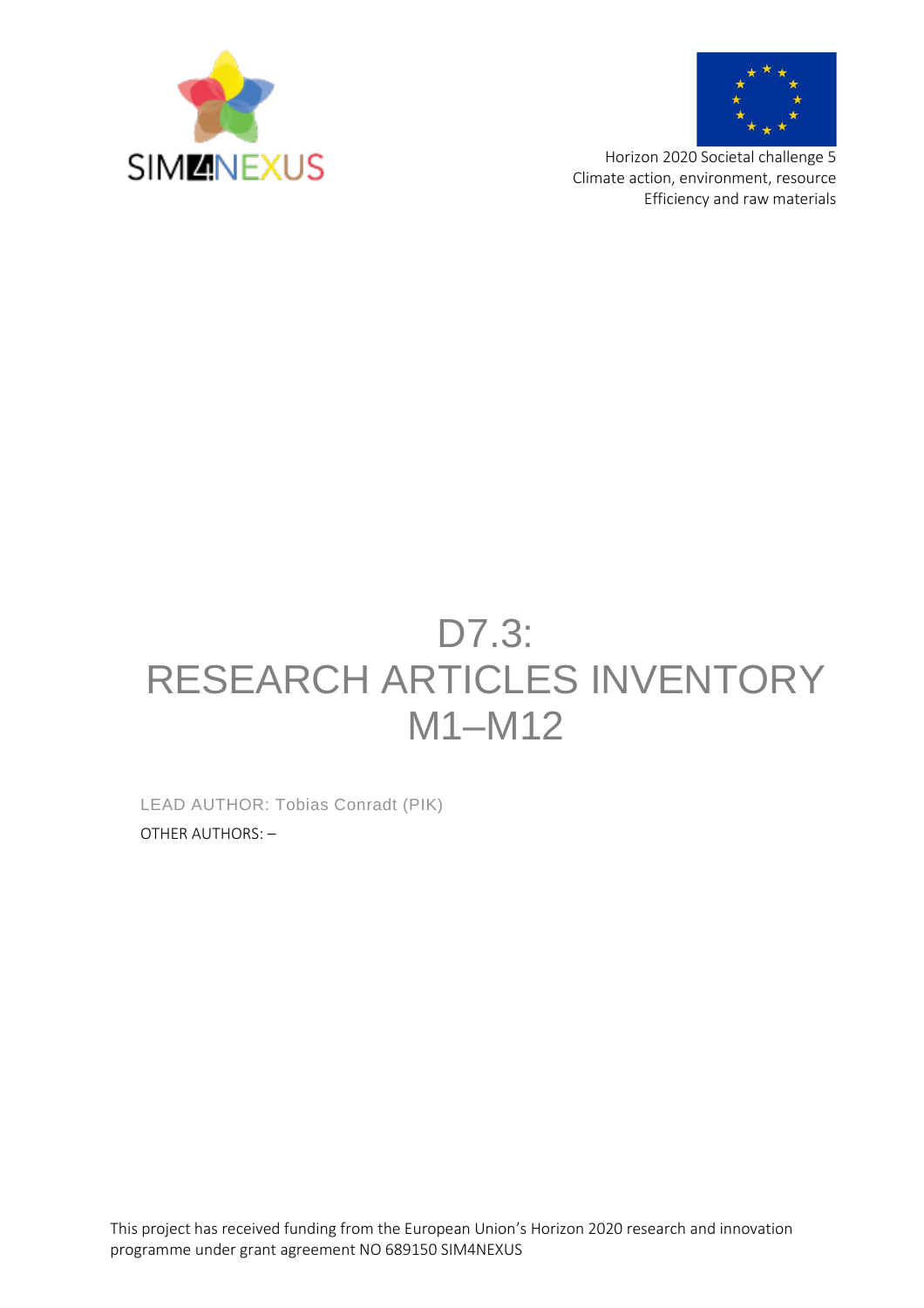| <b>PROJECT</b>                                                        | Sustainable Integrated Management FOR the NEXUS of water-land-<br>food-energy-climate for a resource-efficient Europe (SIM4NEXUS) |
|-----------------------------------------------------------------------|-----------------------------------------------------------------------------------------------------------------------------------|
| <b>PROJECT NUMBER</b>                                                 | 689150                                                                                                                            |
| <b>TYPE OF FUNDING</b>                                                | <b>RIA</b>                                                                                                                        |
| <b>DELIVERABLE</b>                                                    | D.7.3 Research articles inventory m1-m12                                                                                          |
| WP NAME/WP NUMBER                                                     | Dissemination and Communication / WP 7                                                                                            |
| <b>TASK</b>                                                           | 7.3                                                                                                                               |
| <b>VERSION</b>                                                        | 2.1                                                                                                                               |
| <b>DISSEMINATION LEVEL</b>                                            | Public                                                                                                                            |
| <b>DATE</b>                                                           | 16/05/2017 (Date of this version) - 31/05/2017 (Due date)                                                                         |
| <b>LEAD BENEFICIARY</b>                                               | PIK                                                                                                                               |
| <b>RESPONSIBLE AUTHOR</b>                                             | <b>Tobias Conradt</b>                                                                                                             |
| <b>ESTIMATED WORK</b><br><b>EFFORT</b>                                | 0.1 person-months                                                                                                                 |
| <b>AUTHOR(S)</b>                                                      | No other contributors                                                                                                             |
| <b>ESTIMATED WORK</b><br><b>EFFORT FOR EACH</b><br><b>CONTRIBUTOR</b> | n/a                                                                                                                               |
| <b>INTERNAL REVIEWER</b>                                              | Guido Schmidt                                                                                                                     |

### DOCUMENT HISTORY

| <b>VERSION</b> | I INITIALS/NAME             | <b>DATE</b>                  | COMMENTS-DESCRIPTION OF ACTIONS       |
|----------------|-----------------------------|------------------------------|---------------------------------------|
|                | <b>CONRADT</b>              | <b>TC/TOBIAS</b> 15 MAY 2017 | FINALISED INITIAL WRITING AND EDITING |
|                | 2 GUIDO SCHMIDT 16 MAY 2017 |                              | <b>REVISED DELIVERABLE</b>            |
| 2.1            | GUIDO SCHMIDT 16 MAY 2017   |                              | ONE ERROR IN ACRONYM TABLE CORRECTED  |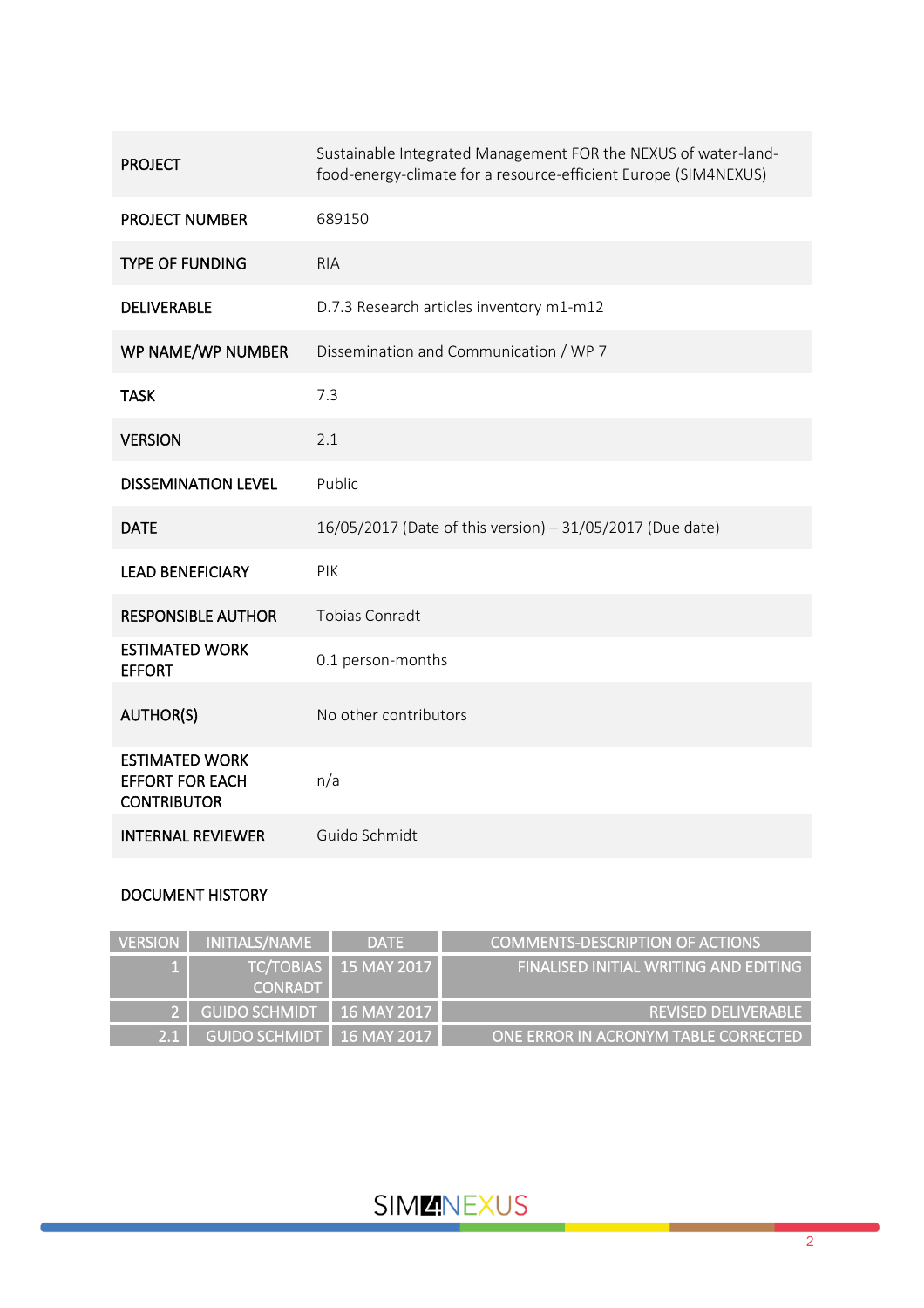# **Table of Contents**

This document does not contain figures nor tables.

## **SIMMNEXUS**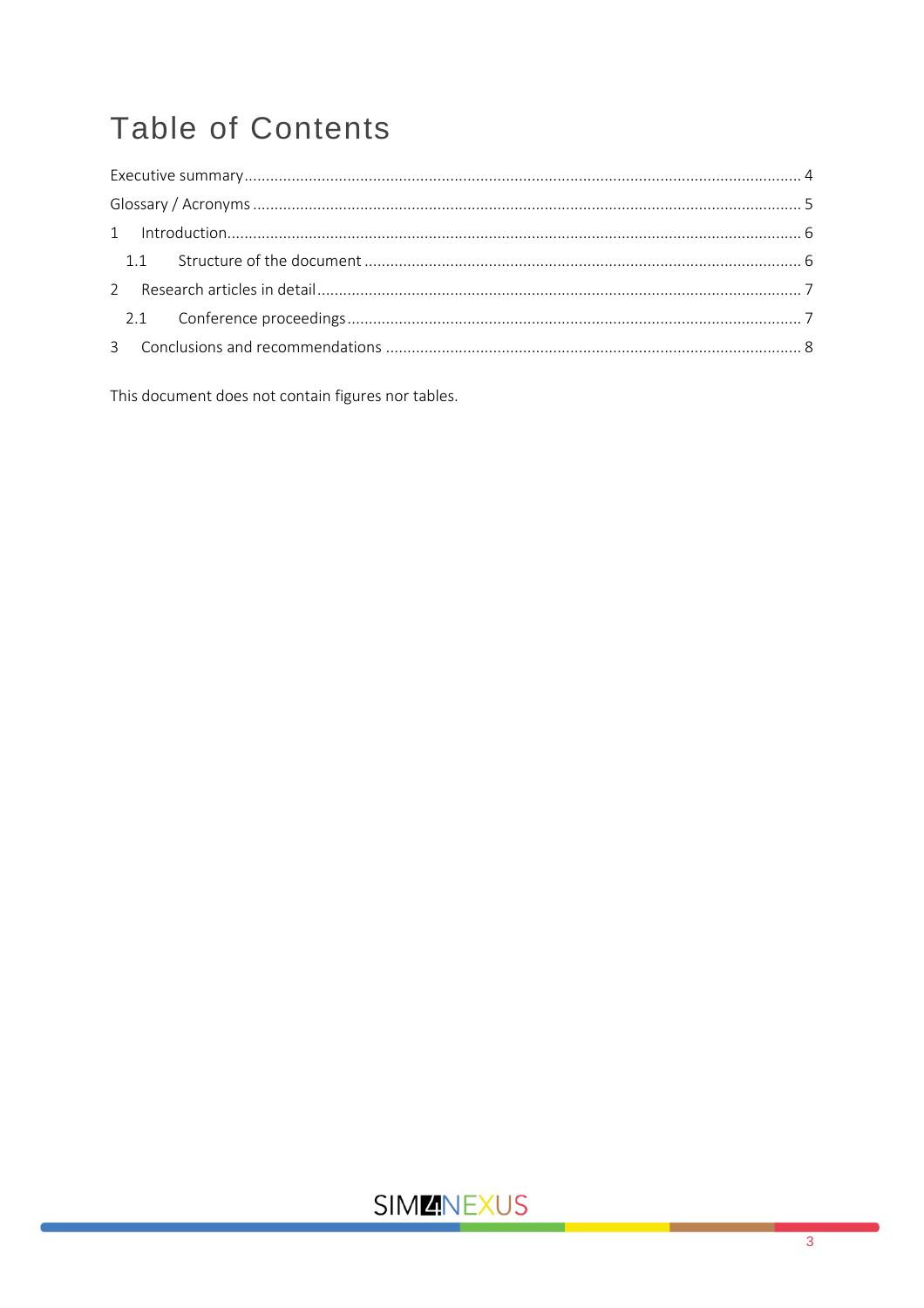## <span id="page-3-0"></span>Executive summary

This might be one of the shortest reports about the SIM4NEXUS Deliverables. The reason is the still immature development of the scientific output – there is only one (!) publication to report in the end of the first year of the project. This is, however, not an indication of low productivity: Generally, research projects rarely release scientific publications before the final stages of their runtime (and many reports are finalized only long after their project officially terminated), because such citeable contributions are typically based on validated results and their interpretation, in many cases also new methods and approaches have to be developed and tested in the first place. SIM4NEXUS does not differ in the last point, and therefore also the single reported contribution is still more of an appreciation of the Nexus research potentials which have to be surveyed in the years to come. This report will be updated in M48, and in the meantime articles will be tracked in Task 7.8..

### Changes with respect to the DoA

No changes were necessary.

#### Dissemination and uptake

This report is primarily targeted towards the scientific community: it should be the comprehensive catalogue of citeable contributions from the SIM4NEXUS project. Of course, the general public can also use this as reference.

Within SIM4NEXUS, the knowledge of existing publications should be considered when writing more scientific articles, especially for positioning new contributions correctly (with the option to easily address relevant authors of the existing publications for coherence) and, of course, for citations.

#### Short Summary of results (<250 words)

The single contribution is a conference proceeding accepted for publication and named "The waterland-food-energy-climate Nexus for a resource-efficient Europe", written by Chrysi Laspidou (UTH), Maria Papadopoulou (NTUA), and nine other co-authors; a corresponding presentation is to be given at the 15<sup>th</sup> International Conference on Environmental Science and Technology (CEST) in Rhodes, Greece, 31 Aug – 2 Sep 2017. The paper gives an overview of the methodology of SIM4NEXUS.

#### Evidence of accomplishment

The author of this Deliverable report declares that there were no other scientific publications from SIM4NEXUS submitted, under review, accepted, in press, or published brought to his knowledge despite two explicit email requests to the whole consortium, one by himself, and one sent by Marianne Selten as a reminder.

### **SIMMINEXUS**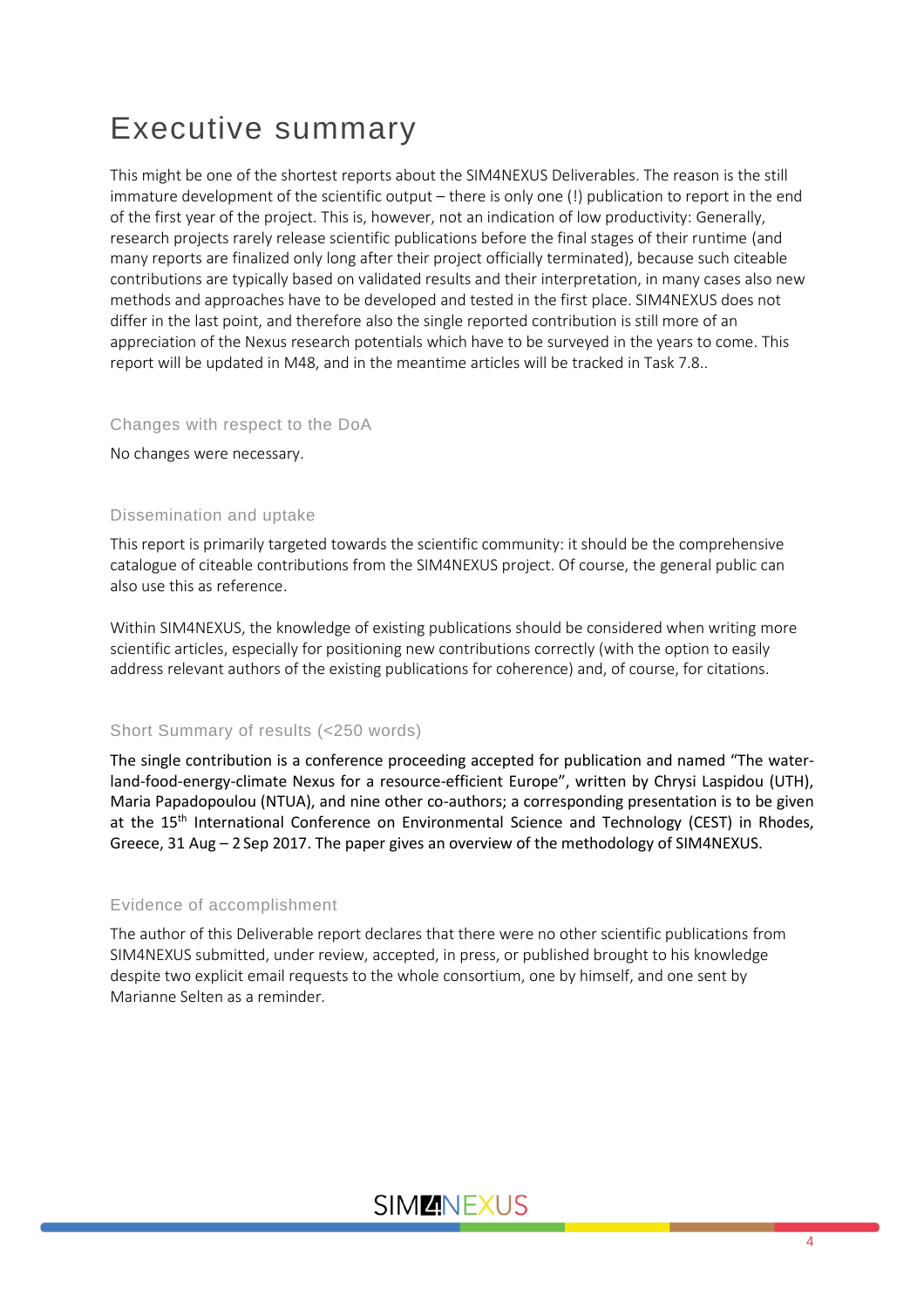# <span id="page-4-0"></span>Glossary / Acronyms

As the document is being written, terms and glossary will be added here as needed. Before the last version is submitted this list will be re-arranged alphabetically by the lead author.

| doi    | Digital object identifier. Usually obtained through the journal publishers.<br>Expanded to a url of the format http://dx.doi.org/ <doi> it should always direct<br/>to an online resource of the original research article.</doi> |  |
|--------|-----------------------------------------------------------------------------------------------------------------------------------------------------------------------------------------------------------------------------------|--|
| ed/eds | Editor, edited / editors                                                                                                                                                                                                          |  |
| pp.    | Pages, page range                                                                                                                                                                                                                 |  |
| vol    | Volume                                                                                                                                                                                                                            |  |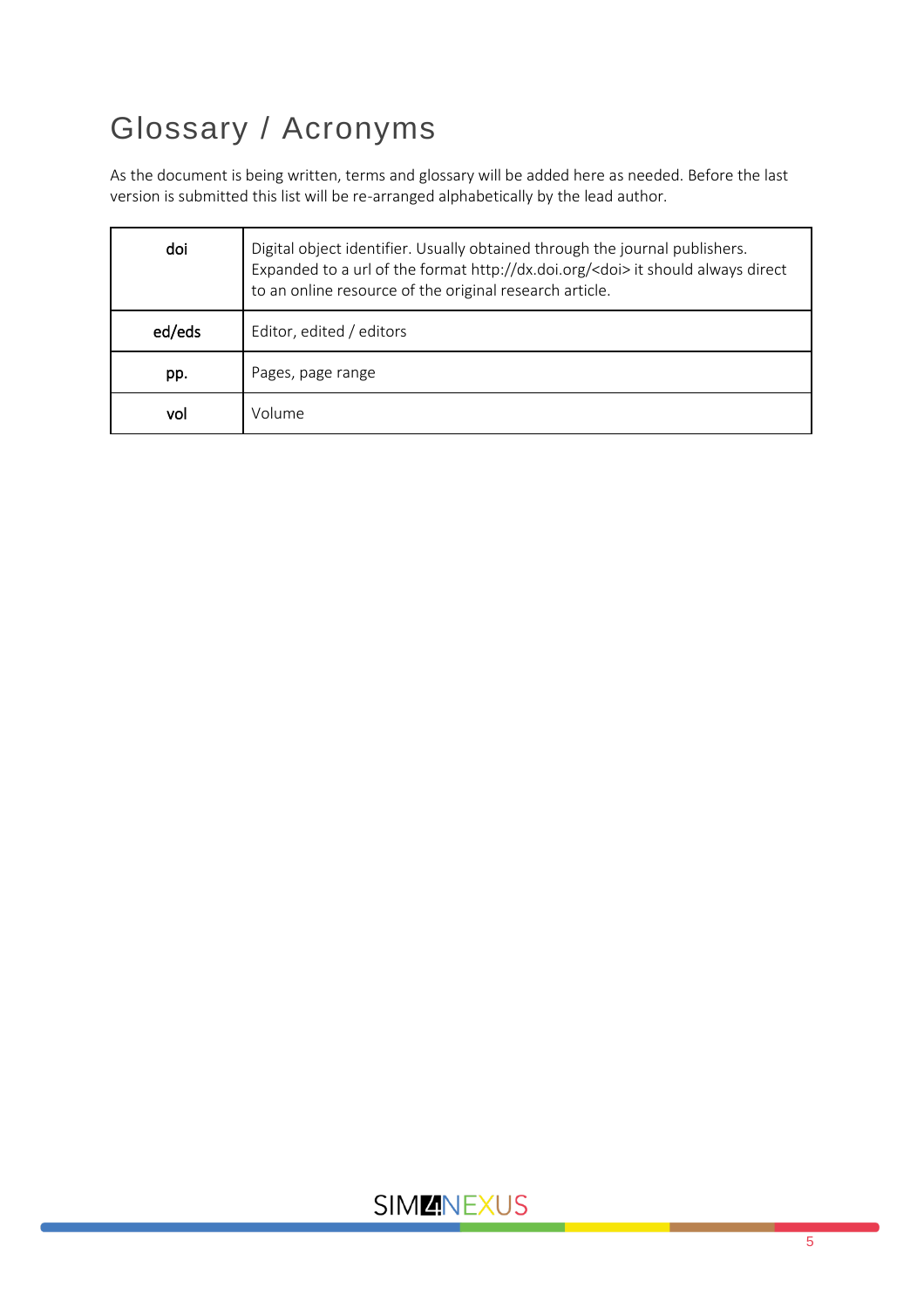## <span id="page-5-0"></span>1 Introduction

## 1.1Structure of the document

<span id="page-5-1"></span>This report is structured in one Chapter as follows:

Chapter 2 lists details of the scientific contribution made in the first twelve months. As there are no other kinds of research articles than this conference proceeding, the only section has been named 'Conference Proceedings' accordingly.

### **SIMMNEXUS**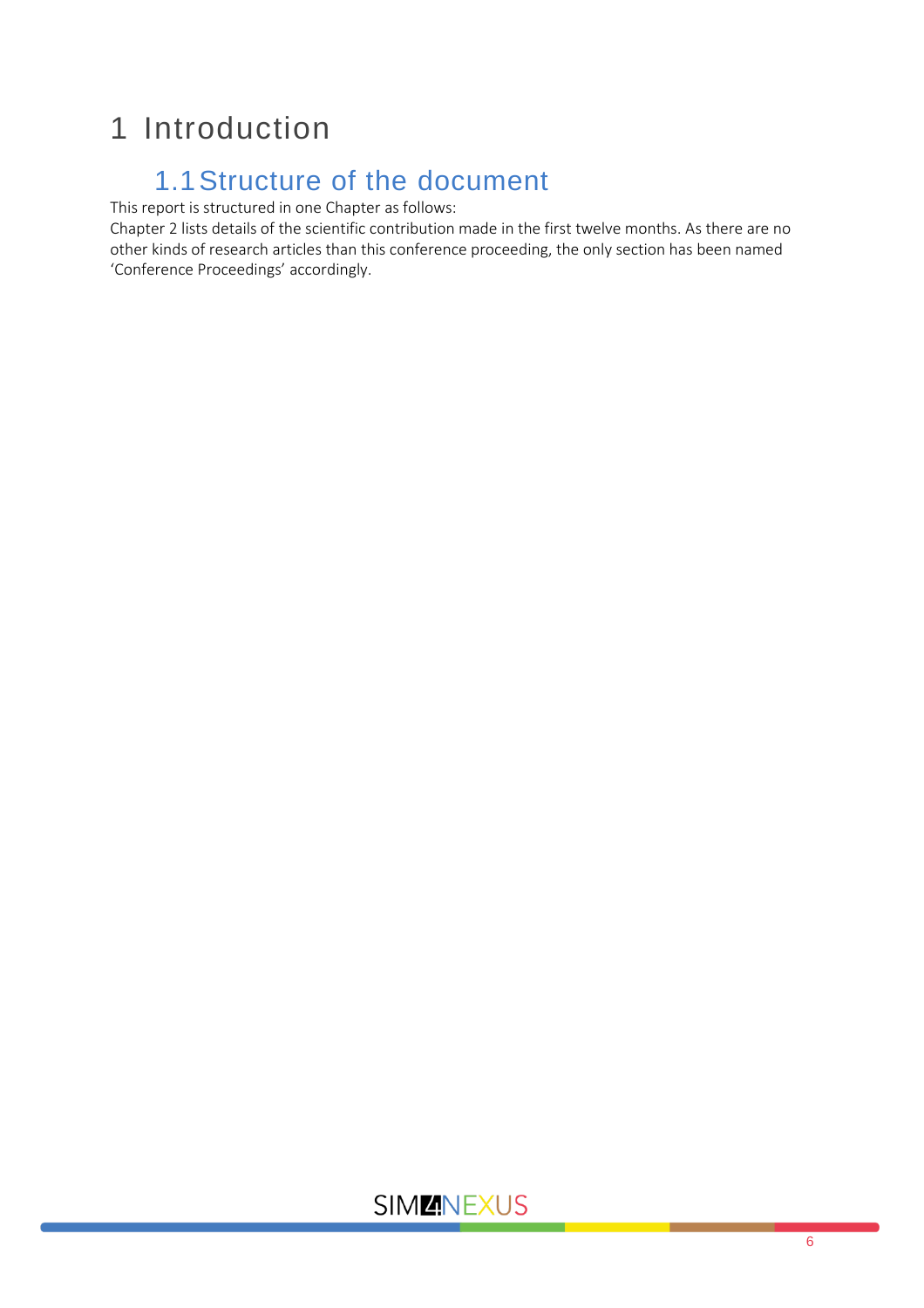# <span id="page-6-0"></span>2 Research articles in detail

## <span id="page-6-1"></span>2.1Conference proceedings

### The water-land-food-energy-climate Nexus for a resource-efficient Europe.

In: Proceedings of the 15<sup>th</sup> International Conference on Environmental Science and Technology (CEST); Rhodes, Greece; 31 Aug – 2 September 2017. 5pp. Status: accepted.

Authors: Laspidou C.<sup>1,\*</sup>, Witmer M.<sup>2</sup>, Vamvakeridou L.S.<sup>3</sup>, Domingo X.<sup>4</sup>, Brouwer F.<sup>5</sup>, Howells M.<sup>6</sup>, Susnik J.<sup>7</sup> Blanco M.<sup>8</sup>, Bonazountas M.<sup>9</sup>, Fournier M.<sup>10</sup>, Papadopoulou M.P.<sup>11</sup>

 $1$  Civil Engineering Department, University of Thessaly, Pedion Areos, Volos 38334, Greece

2 Dept. of Water, Agriculture and Food, PBL Netherlands Environmental Assessment Agency, Bezuidenhoutseweg 30, 2594 AV, The Hague, The Netherlands

<sup>3</sup> Centre for Water Systems, University of Exeter, North Park Road, Exeter EX4 4QF, United Kingdom

4 Eurecat, Av. Diagonal 177, planta 9, 08018 Barcelona, Spain

5 Wageningen Economic Research, PO Box 29703, 2502 LS The Hague, The Netherlands

6 KTH Royal Institute of Technology, BRINELLVÄGEN 68 Kungl Tekniska Högskolan, SE-100 44 Stockholm, Sweden

7 Integrated Water Systems and Governance Department, UNESCO-IHE Institute for Water Education, Westvest 7, PO Box 3015, Delft, The Netherlands

8 Universidad Politécnica de Madrid, Campus Ciudad Universitaria Avda, Complutense 3- Avda, Puerta Hierro 28040 Madrid, Spain

9 Epsilon Malta Limited, Tower Business Center (2nd floor), Tower Street, Swatar, BKR 4013, Malta

10 ACTeon, 9 Avenue Saint Roch 38000 Grenoble, France

 $11$  School of Rural and Surveying Engineering, National Technical University of Athens, 9 Iroon Polytechniou, University Campus, Zografou 15780 Greece

### Abstract:

Α novel methodology for addressing policy inconsistencies and knowledge gaps that hinder the transition to a greater resource efficiency Europe is proposed. We focus on the integration of all different sectors that interact and influence each other, namely the "water- energy- food- land useclimate nexus" and we develop tools for identifying and quantifying their complex interlinkages under the influence of climate change. In order to achieve this, we employ a series of sophisticated models (referred to as "thematic models"), each of which addresses a different nexus dimension, or a combination of a few, while none addresses all nexus dimensions in an integrative manner. We use dynamic systems modeling and other complexity science techniques in order to "merge" different thematic model outputs in a single coherent result, which is presented to the user in an easy-tocomprehend Serious Game environment. This way, the effect of policies that are designed to affect one field (nexus dimension) on others can be quantified and simulated, thus informing policy-makers for the unintended consequences of their policies, reducing uncertainties, covering knowledge gaps and leading to a resource efficient Europe faster.